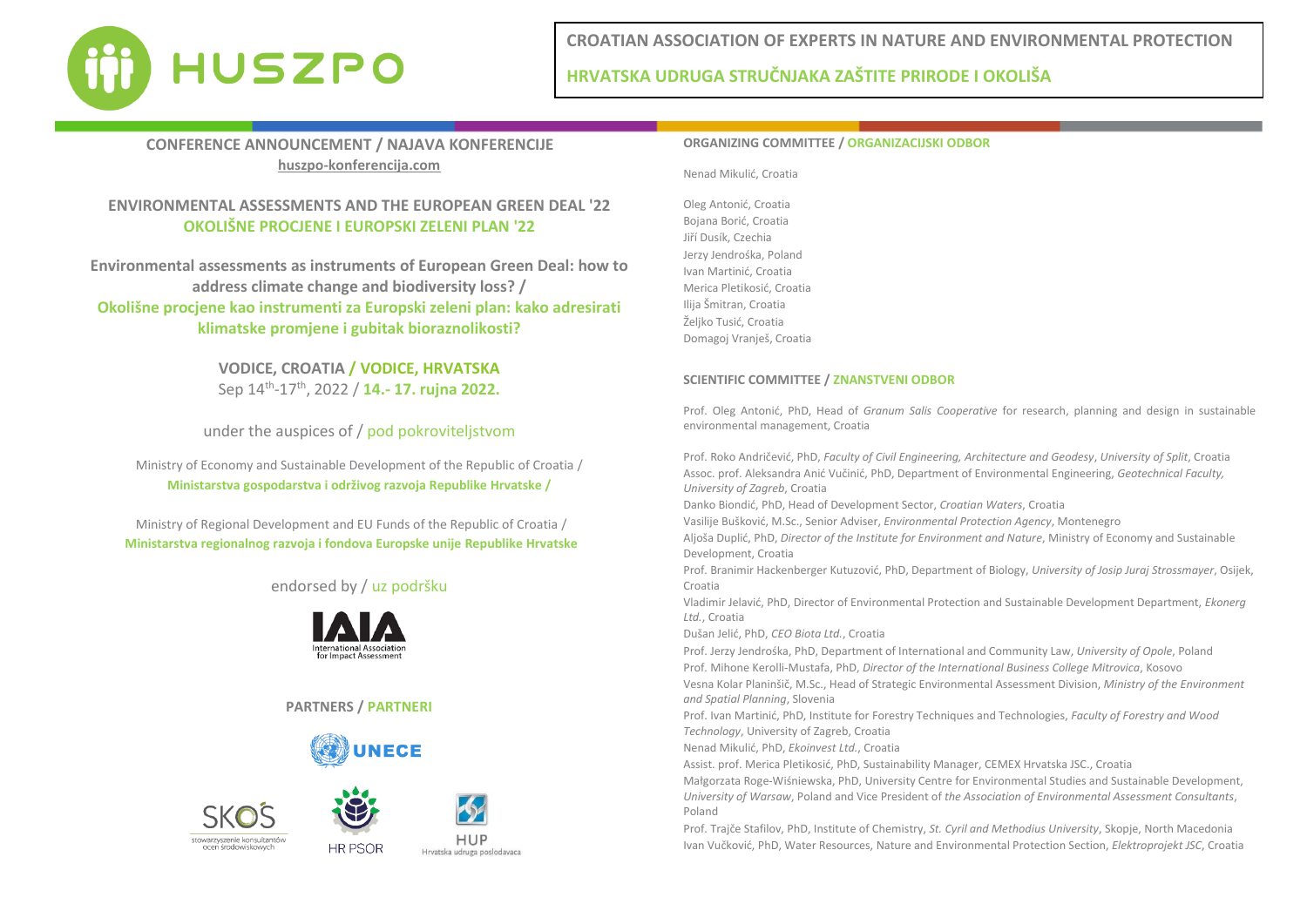

## **INTERNATIONAL ADVISORY COMMITTEE / MEĐUNARODNI SAVJETODAVNI ODBOR**

Ralf Aschemann, PhD, Senior Lecturer at the *University of Graz*, academic co-ordinator of the "Erasmus Mundus Master's Programme on Circular Economy" Austria

Alan Bond, PhD, School of Environmental Science, *University of East Anglia*, UK, and Research Unit for Environmental Sciences and Management, *North West University* (Potchefstroom campus), South Africa

Jiří Dusík, Managing Partner, Integra Consulting, and Co-chair, Emerging Technologies Section at the *International Association for Impact Assessment (IAIA)*

Prof. Thomas Fischer, PhD, *University of Liverpool* / Director of *WHO Collaborating Centre on Health in Impact Assessments*, UK

Matjaž Harmel, Director, *ZaVita Ltd.*, Slovenia

Igor Kreitmeyer, Head of Directorate for Nature Protection, *Ministry of Economy and Sustainable Development*, Croatia Miltos Ladikas, PhD, Institute for Technology Assessment and Systems Analysis*, Karlsruhe Institute of Technology,* Germany Anamarija Matak, Head of Directorate for Environmental Impact Assessment and Sustainable Waste Management, *Ministry of Economy and Sustainable Development*, Croatia

Dunja Mazzocco Drvar, M.Sc., Head of Directorate for Climate Activities, *Ministry of Economy and Sustainable Development*, Croatia

Prof. Maria Rosario Partidario, Superior Technical Institute, *University of Lisbon*, Portugal

Rob Verheem, Director International, *Netherlands Commission for Environmental Assessment*

Małgorzata Roge-Wiśniewska, PhD, University Centre for Environmental Studies and Sustainable Development, *University of Warsaw*, Poland and Vice President of *the Association of Environmental Assessment Consultants*, Poland Barry Sadler, former chair, *International Study of the Effectiveness of Environmental Assessment*

#### **THEMATIC FRAMEWORK**

#### • **ENVIRONMENTAL IMPACT ASSESSMENT (EIA)**

**Approaches to screening and scoping; EIA & Green Deal; Public Participation; Relationship between EIA and development consent and decision-making; Consideration of Environmental and Health Risks; Climate change; Cumulative impacts; Transboundary consultations; Environmental mitigation and enhancement measures; EIA quality control; Environmental monitoring; Judicial practice; EIA Procedure efficiency.** 

#### • **STRATEGIC ENVIRONMENTAL ASSESSMENT (SEA)**

**Approaches to screening and scoping; Public participation; Relationship between SEA and strategic decisionmaking; Consideration of Environmental and Health Risks; Climate change; SEA and Social Impact Assessment; Cumulative effects; SEA and physical planning; SEA and transboundary consultations; Judicial practice. SEA Procedure efficiency.** 

### • **APPROPRIATE ASSESSMENT**

**Natura 2000 Conservation Objectives; Appropriate Assessment and its relation to EIA Directive; Application to projects not listed under Annex I and II of EIA Directive- mechanism for screening such activities; Procedures; Scope of assessment of biodiversity, geodiversity and landscape diversity; Admissibility of projects found to have adverse effects; Overriding Public Interest; Approach to alternatives; Ecological Network and Economy; Judicial Practice** 

#### • **CLIMATE PROOFING**

**New European Commission Technical guidance on climate proofing of infrastructure in the period 2021-2027 and its connection to EIA and SEA; Climate data availability and quality; Uncertainty and no-regret option; Climate resilience and neutrality of projects**

#### • **SUSTAINABLE DEVELOPMENT AND FINANCIAL FRAME**

**Taxonomy for facilitating sustainable investments; Links between EU Taxonomy and impact assessment processes; Sustainability proofing; EU Links between sustainable finance frameworks and Environmental – Social - Governance (ESG) systems; Green Infrastructure; Ecosystem services; Circular economy**

**REGISTRATION AND PAPER SUBMISSION / REGISTRACIJA I PRIJAVA RADOVA**  Registration fee: EUR 200.00 VAT included / **Kotizacija iznosi: 1.500,00 kn s PDV-om**

**Registration fee includes:** participation at the Conference, digital edition of the Proceedings, printed copy of the Book of Abstracts, welcome drink, lunches, coffee breaks, gala dinner and excursion. **Kotizacija uključuje:** sudjelovanje na Konferenciji, elektronsko izdanje Zbornika radova, tiskano izdanje Zbornika sažetaka, piće dobrodošlice, ručkovi, stanke uz kavu, svečana večera te izlet.

**For early bird registration until 15th July 2022, students and HUSZPO members registration fee: EUR 170.00 VAT included / Za prijave do 15. srpnja 2022., studente i HUSZPO članice kotizacija iznosi: 1.250,00 kn s PDV-om**

**Detailed instructions for abstract and paper submission available at huszpo-konferencija.com Detaljne upute o prijavi sažetaka i radova dostupne su na huszpo-konferencija.com**

### **IMPORTANT DATES / VAŽNI DATUMI**

**Deadline for abstract submission – May 1 st, 2022 / Rok za prijavu sažetaka – 1. svibnja 2022. Notification of abstract acceptance – June 1 st, 2022 Obavijest o prihvaćanju sažetaka - 1. lipnja 2022.**

**Deadline for paper submission (optional) – July 31st, 2022**

**Rok za prijavu radova (neobavezno) – 31. srpanj 2022. Registration – until Sep 1st, 2022 / Prijava sudjelovanja – do 1. rujna 2022.**

**MAIN SPONSOR / GLAVNI SPONZOR SILVER SPONSOR / SREBRNI SPONZOR**



#### **PROMOTORS / PROMOTORI**



**Croatian Engineering Association / Hrvatski inženjerski savez Economic and Interest Association Renewable Energy Sources of Croatia (RESC) / Gospodarsko interesno udruženje Obnovljivi izvori energije Hrvatske (OIEH) Croatian County Association / Hrvatska zajednica županija Association of Cities in Croatia / Udruga gradova**